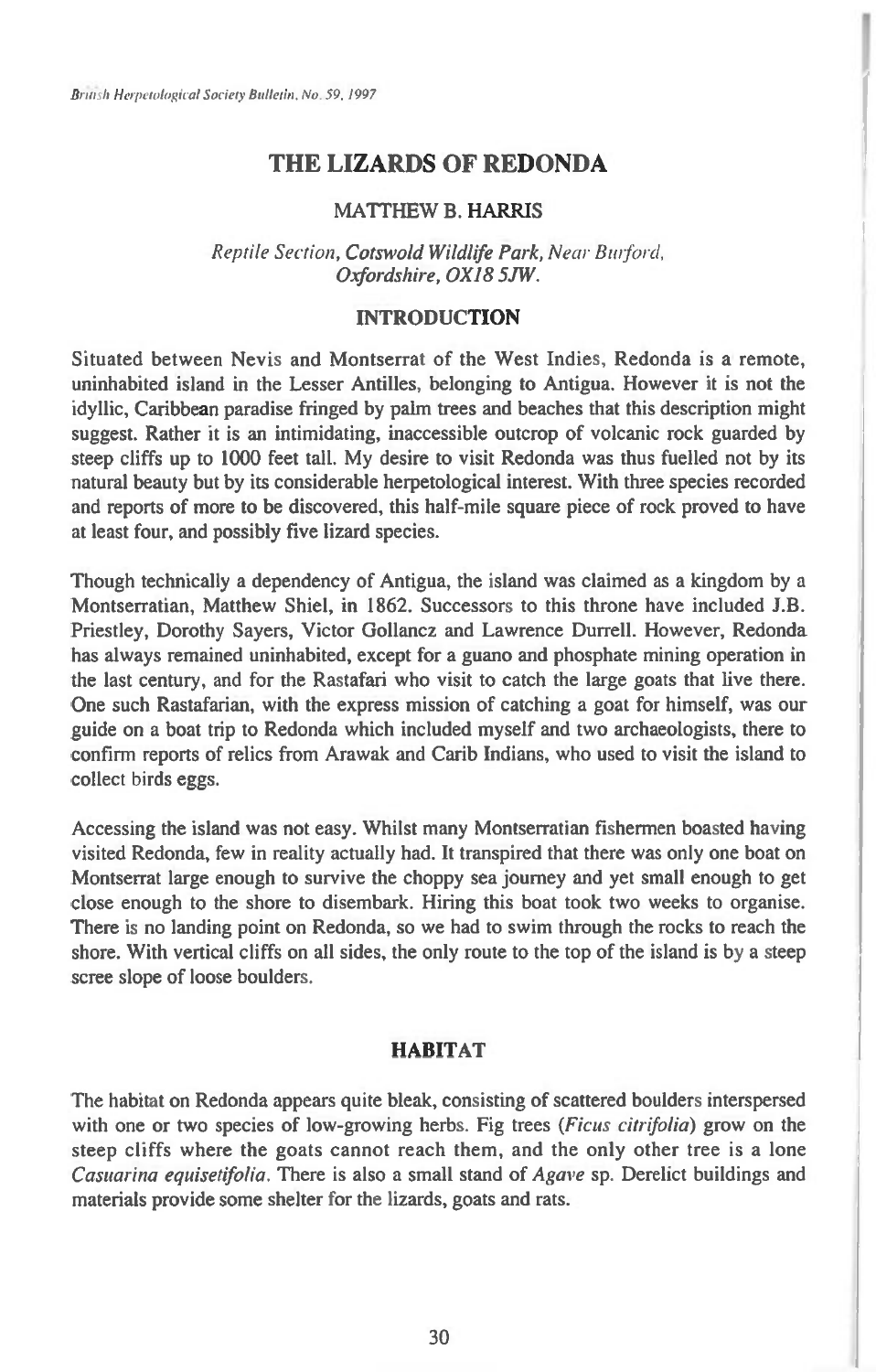## **LIZARDS FOUND ON REDONDA**

*Sphaerodactylus* sp. (Sauria: Gekkonidae).

Sphaerodactylus geckoes are a group of tiny, leaflitter-dwelling lizards that are found throughout the West Indies, Central America and Northern South America. There are no literature reports of this species occurring on Redonda and no specimens had been obtained from there, although members of this genus are found on nearby islands. Despite this, a Sphaerodactylus species appeared quite common on the island, being found under most of the stones, paving slabs and logs turned over during the visit.

Adults of this species appeared to be quite large (SVL mean= 31.8mm, N=5,) with the head seeming to be relatively large compared to other species in the region. The dorsal surface was light reddish-brown in colour, with light and dark speckles. In young specimens the light speckles were formed into transverse bands, usually 5 or 6 on the body. The dorsal scales were noticeably large and keeled, with the ventrals being mostly smooth. Many of the scale characteristics measured showed overlap with those of Sphaerodactylus species on nearby islands *(S. fantasticus, S. vincenti, S. sabanus, S. microlepis* and *S. elegantulus),* which made identification difficult. Although scale characteristics are usually the most accurate morphological aids to identification, the small size of these animals makes this difficult here, even when examining anaesthetized animals under a confocal microscope. There also appears to have been a degree of subjectivity in defining scale areas in the past. In specimens from Redonda, the only keeled scales on the ventral surface occurred in a narrow band across the gular region, a feature apparently shared only with *S. elegantulus.* The ontogenetic pattern change from transverse stripes in the young to speckles in the adult is also unique to *S. elegantulus*  among species on nearby islands. The species found on Redonda has therefore been tentatively identified as *S. elegantulus,* the species found on Antigua, to which Redonda belongs. Although not the nearest island to Redonda (Nevis, St. Kitts and Montserrat are nearer), materials brought there during the mining operation there would have been brought from Antigua, and it is not unlikely that small geckoes such as these would have `stowed away' amongst planks of wood and food supplies. Some voucher specimens were collected in the hope of conforming this species' identification.

## *Hemidactylus mabouia* (Sauria:Gekkonidae).

According to Schwartz and Henderson (1991), this species of house gecko has not been recorded on Redonda, despite being common on most other islands in the region, where it is a familiar sight in and around buildings. Several were caught on Redonda, mostly under the paving slabs around the buildings, though not in the buildings themselves. Clutches of eggs were found in the hollow stems of dead Agave plants.

#### *Ameiva pluvianotata atrata* (Sauria: Teiidae).

This indigenous subspecies is the most conspicuous lizard on the island, and is the source of local rumours of 'black iguanas' inhabiting Redonda. Currently listed as a melanistic (all-black) subspecies of the Montserratian. A. *pluvianotata,* these animals may well represent a full species in their own right. Growing to nearly two feet in length, they are jet black, with purple spots on the lower flanks. Several were seen during the visit, despite the overcast weather on the day. One was caught as a voucher specimen, this species reportedly never having been photographed alive.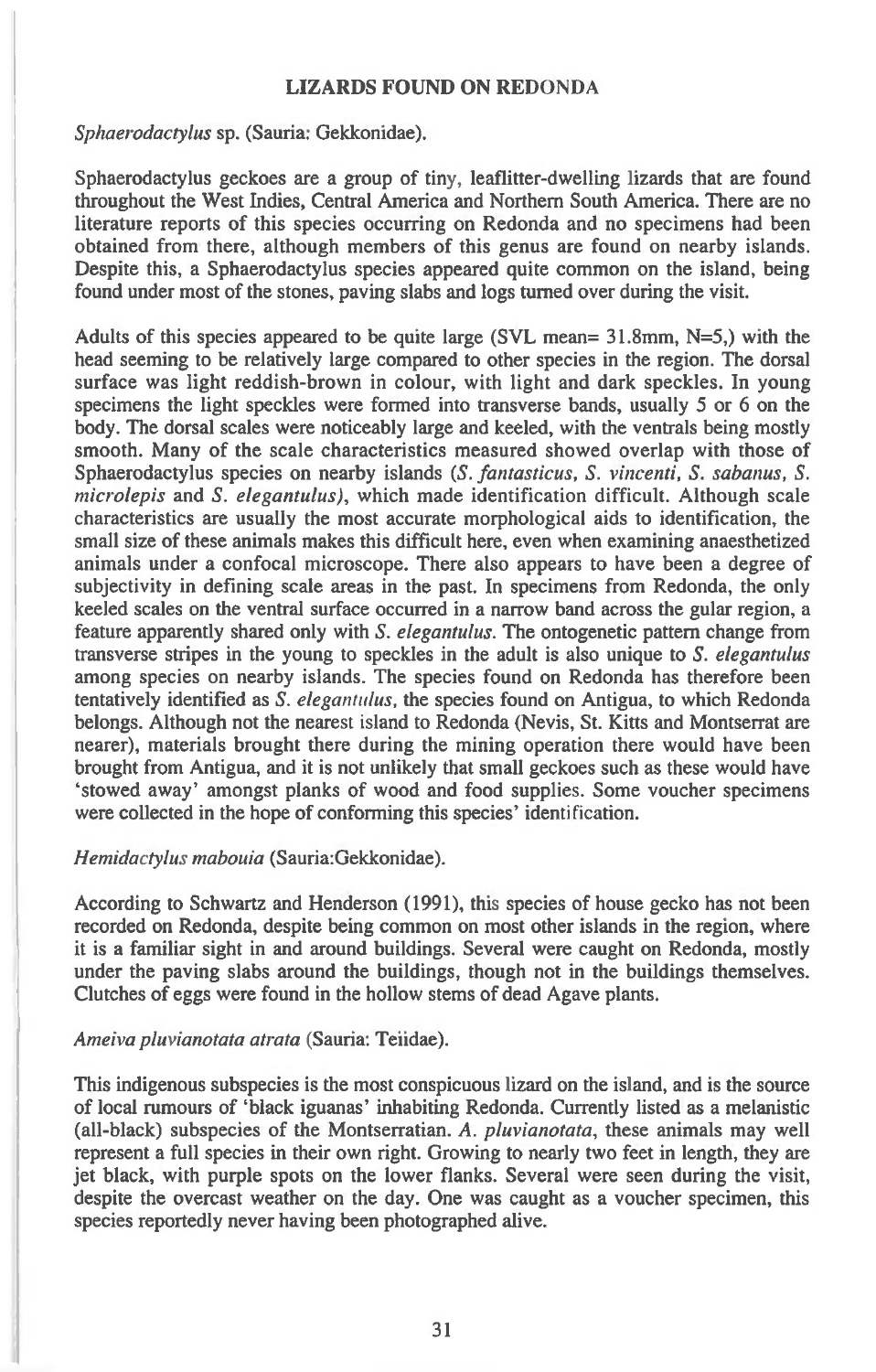*Anolis nuhilus* (Sauria: Iguanidae).

An indigenous Redondan species, this type has previously been described as a subspecies of *A. bunaculatus* (Williams, 1962). Originally described as a full species by Garman in 1888, it was restored to this state by Lazell (1972), though its relationship to other anoles in this region remains unclear. Looking much like a drab version of the very colourful A. *livichis* on nearby Montserrat, both males and females are dull grey-brown in colour, with the female having more contrasting grey and white body stripes. Very few were seen during the visit, and these were all in the derelict buildings on the island. Some specimens were collected, and tail tips were returned to the UK for future analysis in order to resolve their phylogenetic position.

## **OTHER WILDLIFE**

A small herd of feral goats live on Redonda, probably left over from those brought for food for the mineworkers. These shelter in the guano caves and buildings, and through their feeding probably restrict the plant species that can survive on Redonda. They appear larger than those on nearby Montserrat, and may represent a rare breed. An unknown species of rat also proliferates on the island, probably feeding on insects, lizards, and the chicks and eggs of ground-nesting birds. They have also been seen eating the fresh droppings of seabirds. Frigate birds nest on the fig trees on the cliffs, whereas Boobys and Cormorants nest between the rocks and in the *Casuarina* tree. There is also a dwarf burrowing owl, endemic to this region, which has become extinct on Antigua. Insects appeared abundant on the island during our visit, being particularly associated with the low-growing flowering herbs. These insects are undoubtedly an essential food source for the smaller lizards.

## **CONCLUSION**

For any naturalist travelling the area, Redonda is worth making the effort to visit. Ground-nesting birds, feral goats, hand-tame rats, rare burrowing owls, cave-dwelling bats and lizards found nowhere else in the world can all be seen and photographed easily. Climbing to the top provides a spectacular view of the current volcanic activity on Montserrat as well as of nearby Antigua, Nevis and St. Kitts.

Redonda holds interest for the scientific community as well. Oceanic islands such as those of the West Indies are ideal for studying evolutionary and ecological theory (Malhotra and Thorpe, 1991 a,b; Gorman et al., 1980; Losos, 1995; McArthur and Wilson, 1967; Thorpe et al., 1994). For example, Darwin's theory of evolution was greatly influenced by his studies on the Galapagos islands. The isolation of an initially small colonizing population on an island will lead to more rapid divergence than if it were part of a mainland population. As a result, many islands in a group will have different, indigenous species, making them ideal for between-island comparative evolutionary studies. Because of the difficulties in colonising, islands tend to have simpler faunas, which will mean that there will be fewer competitors and fewer predators for a species that does manage to colonise. This means that a species will be able to obtain a larger population size and there will be more available ecological niches into which a species can diversify. The resultant variation and high population size facilitates the use of such species as models for within-island evolutionary ecology studies. Whilst other West Indian islands feature regularly in such studies, Redonda seems to have been rarely visited by scientists, probably due to its inaccessibility.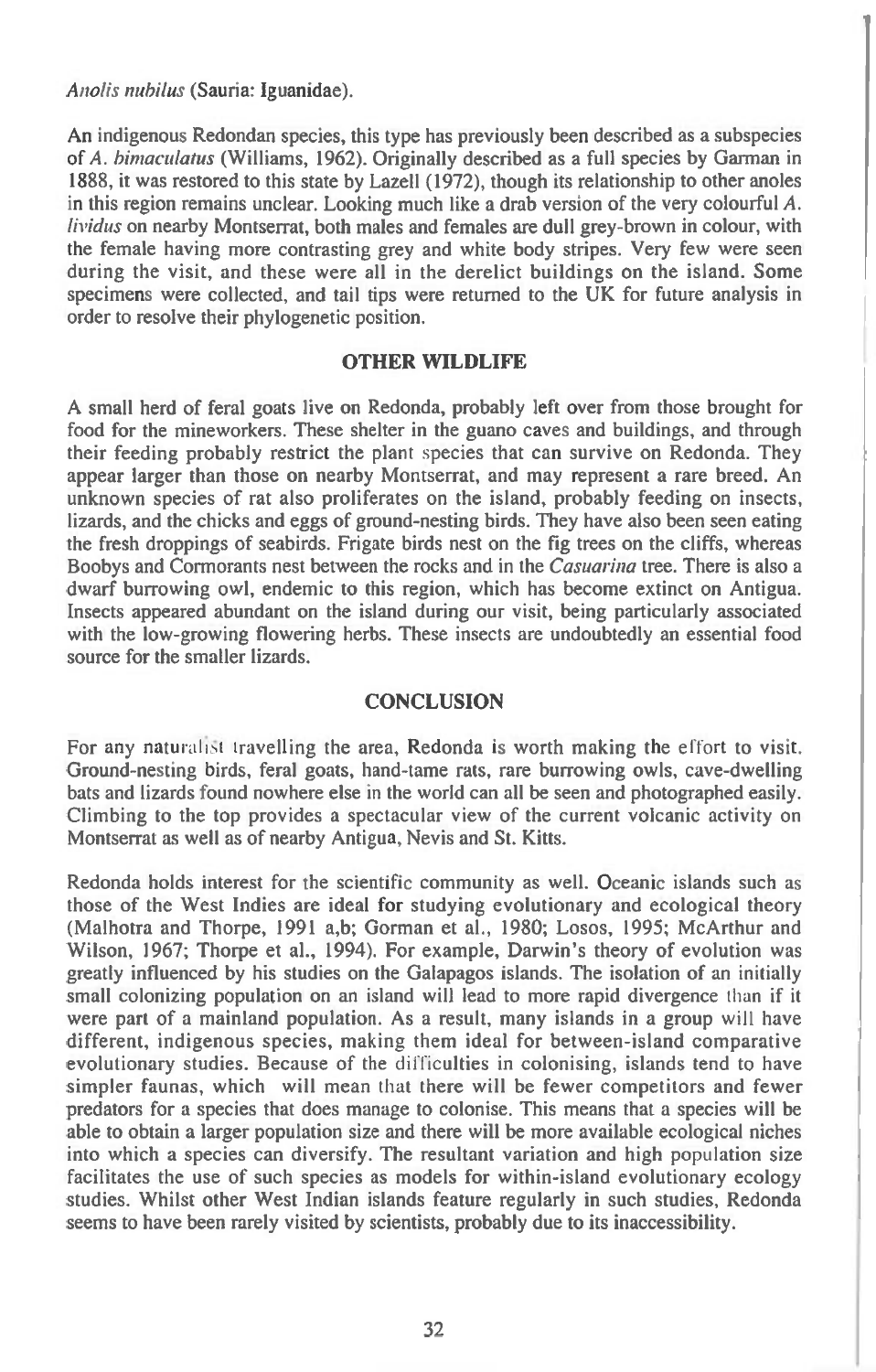Very few people visit the island, so it would appear that the habitat suffers little at the hands of humans. Recent very dry summers have meant declines in the goat population, as there is no running water. This may result in succession of the low herbage vegetation to scrubby woodland which may affect the lizard population. It is likely that the Anolis species and Ameiva subspecies evolved before man introduced goats to the island, so a return to the original vegetation type should the goats become extinct might benefit them. Rats probably eat the lizards and their eggs, so they may have wiped out other species present before their introduction, although the current species seem to have adapted to their presence.

Being such a small island, the lizard populations on Redonda would seem to be vulnerable to disasters such as outbreaks of disease, hurricanes, introductions of exotics or anything else that might upset the delicately balanced ecology of the island. Unlike most mainland species, an island species cannot easily adapt its range if conditions become adverse, and then recolonise when they return to normal. Some degree of protection would therefore seem in order for the wildlife of Redonda.

## **ACKNOWLEDGEMENTS**

These observations were made on 30th July 1995, whilst conducting research on Montserrat leading to an MSc thesis at the University of Wales, Bangor. For this project I was supervised by Dr Anita Malhotra. I would like to thank Dr Pim Arntzen for reviewing a manuscript for this article.

#### **REFERENCES**

- Blankenship, J. (1990). *The Wildlife of Montserrat.* Montserrat National Trust, Montserrat, West Indies.
- Gorman, G.C., Buth, D.G. and Wyles, J.S. (1980). *Anolis Lizards* of the Eastern Caribbean: A Case Study in Evolution **III.** A Cladistic Analysis of Albumin Immunological Data, and the Definition of Species Groups. *Syst. Zool.,* 29(2): 143-158.
- Lazell, J.D., Jr. (1972). The Anoles (Sauria, Iguanidae) of the Lesser Antilles. *Bull. Mus. Comp. Zool.,* 143(1): 1-115.
- Losos, **J.B.** (1995). Community Evolution in Greater Antillean *Anolis* Lizards: Phylogenetic Patterns and Experimental Tests. Phil. *Trans. Roy. Soc. Lond.* **B.,** 349: 69-75.
- Malhotra, A. and Thorpe, R.S. (1991a). Microgeographic Variation in *Anolis oculatus,*  on the Island of Dominica, West Indies. *J. Evol. Biol.,* **4:** 321-335.
- Malhotra, A. and Thorpe, R.S. (1991b). Experimental Detection of Rapid Evolutionary Response in Natural Lizard Populations. *Nature,* 353: 347-348.
- McArthur, R.H., and Wilson, E.O. (1967). *The Theory of Island Biogeography.*  Princeton University Press, Princeton, New Jersey.
- Schwartz, A. and Henderson, R.W. (1991). *Amphibians and Reptiles of the West Indies: Descriptions, Distributions and Natural History.* University of Florida Press, Gainesville, FLA., USA.
- Thorpe, R.S., Brown, R.P., Day, M., Malhotra, A., McGregor, **D.P.** and Wuster, W. (1994). Testing Ecological and Phylogenetic Hypotheses in Microevolutionary Studies. In *Phylogenetics and Ecology* **(P.** Eggleton and R. Vane-Wright, Eds.), pp. 189-206. Academic Press.
- Underwood, G. (1959). The Anoles of the Eastern Caribbean (Sauria: Iguanidae) III, Revisionary Notes. *Bull. Mus. Comp. Zool.,* **121:** 191-226.